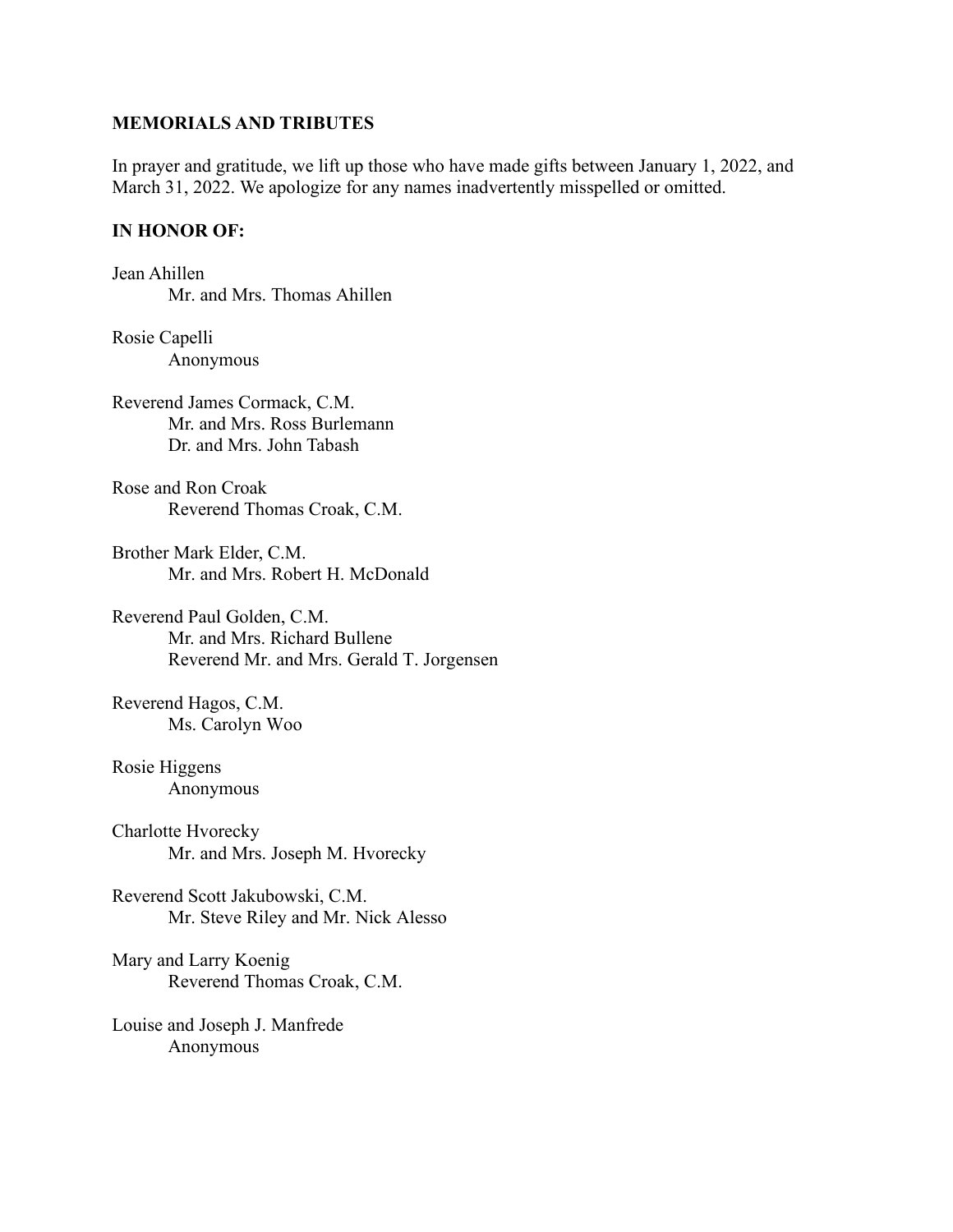Reverend Kevin McCracken, C.M. Mr. and Mrs. Al Rudolph

Reverend Patrick McDevitt, C.M. Anonymous Mr. Bill Hassett Mr. and Mrs. Joseph F. Jedlicka Mr. Joseph P. Quinn

Reverend Ben Melaku, C.M. Ms. Anne L. Craig

Mimi and Jim Nolan Dr. and Mrs. Kevin Stevens

Reverend James R. Osendorf, C.M. Anonymous

Dr. and Mrs. J. Donald Persich Dr. and Mrs. Nicholas J. Persich

Tony and Florence Pranaitis Reverend Mark S. Pranaitis, C.M.

The Priests at Holy Trinity in Dallas Mr. and Mrs. J. Michael Lee

All Priests and Brothers at the Seminary in Perryville Mr. and Mrs. Ken Krieger

Debbie and Bob Prost Mrs. Laura Wahlers

Reverend Ronald Ramson, C.M. Mr. and Mrs. Al Rudolph Mr. and Mrs. Salvatore J. Sciascia

Fran and Bob Ray Mrs. Laura Wahlers

Reverend Bill Rhinehart, C.M. St. Mary's Preservation Society

Kyle G. Rose Mr. John T. Paul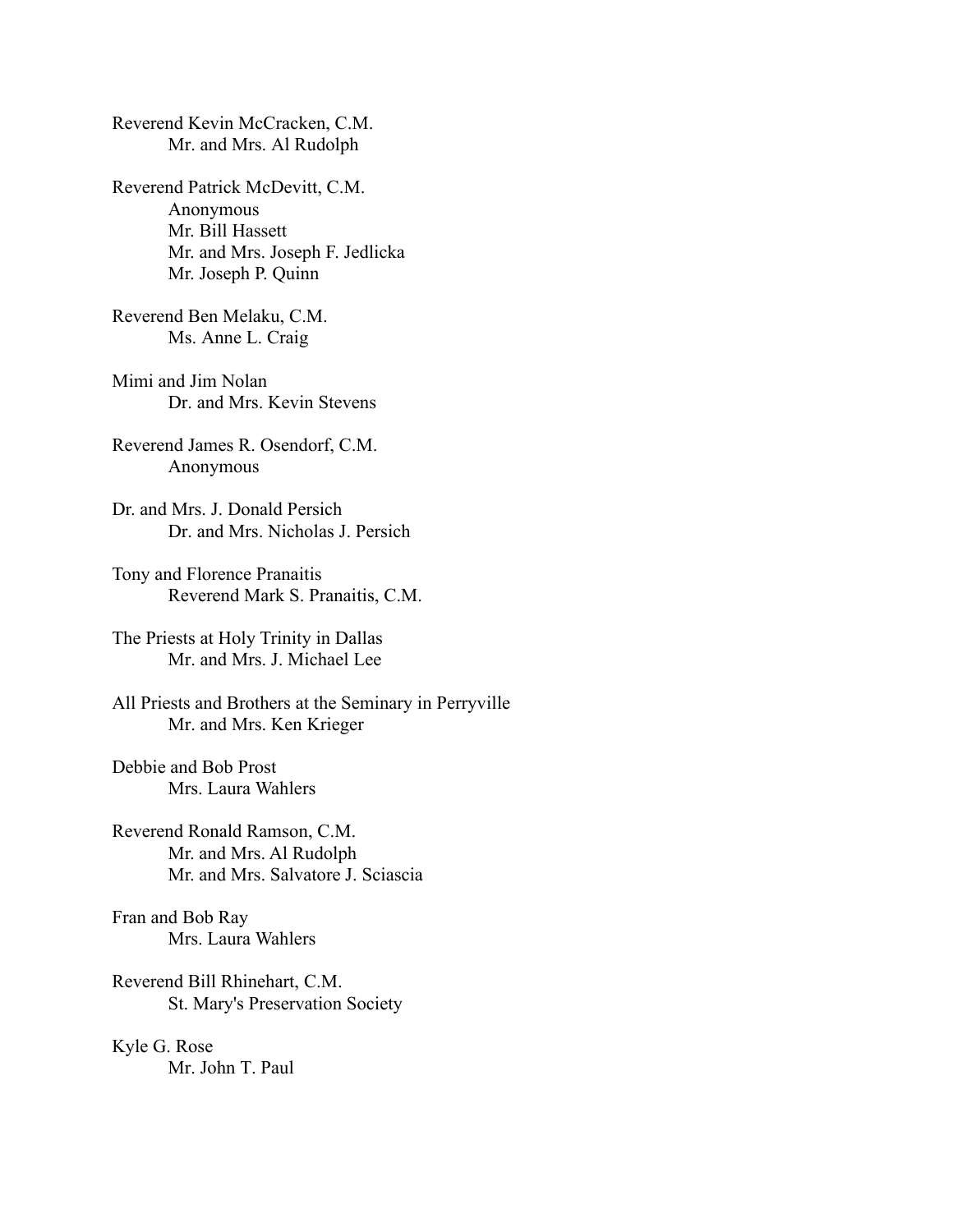St. Rose of Lima Parish, Silver Lake, MO Mr. Michael D. Zahner

Reverend Toshio Sato, C.M. Ms. Jenny Zacarias

The Living Members of the Tarnow and Flemington Families Mr. and Mrs. William M. Tarnow

Joseph Van Tran Duoc Tran

Ukraine Mr. and Mrs. Jose Cabrera

Reverend Pedro Villarroya, C.M. Ms. Beatrice Cortez

Kathy and Greg Wheeler Laura Wahlers

Reverend Robert Wood, C.M. Mrs. Carol L. Wood Mr. and Mrs. John Wood

# **IN MEMORY OF:**

Gail Bauer Mr. and Mrs. Mike Bassett

Reverend Donald Berkbigler Mr. and Mrs. Mark T. Piazza

Bernice, Bob, Gladys, Irene, and Robert Anonymous

Peter Tran Van Binh Mr. Tham V. Tran

Janet Bluis Mr. Robert Bluis

Reverend William Bogel, C.M. Mr. and Mrs. John (JD) Flaherty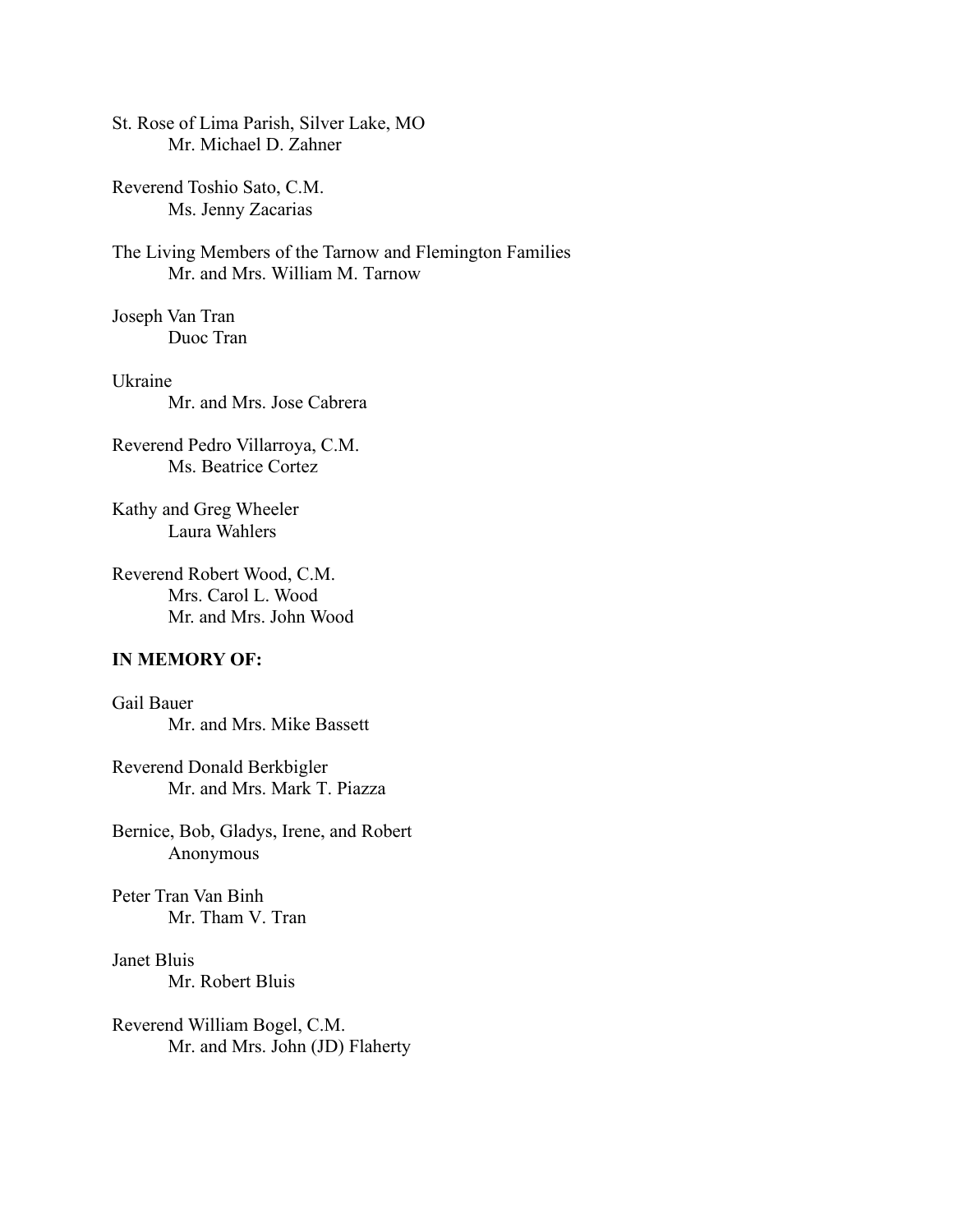Dennis Breitenstein Mr. and Mrs. Paul Breitenstein

Gladys Cathey Mr. and Mrs. David J. Balsamo

Reverend Jack Cawley, C.M. Anonymous C.M. Ms. Nicole M. LeBlanc

Maria Wen Mei Chen Ms. Margaret Chen

Reverend John F. Clark, C.M. Mrs. Joan Clark Mr. and Mrs. John (JD) Flaherty

Pauline Clendinen Mr. and Mrs. Terrence Westhoff

Kathleen Connelly Mrs. Daniel Moriarty

Maria and Vincent Coppola Mr. Joseph M. Coppola

Kathleen and Edward Croak Reverend Thomas Croak, C.M.

Reverend Francis Crowley, C.M. Mr. and Mrs. John (JD) Flaherty

Mary DeVivo Mr. and Mrs. Robert Moske

Mike Dill Ms. Shelley Dill

Joseph R. Dowd Ms. Erica J. Dowd

Robert Eason Mrs. Maureen C. Eason

Reverend Collins Ekpe, C.M. Mr. Joseph W. Traxler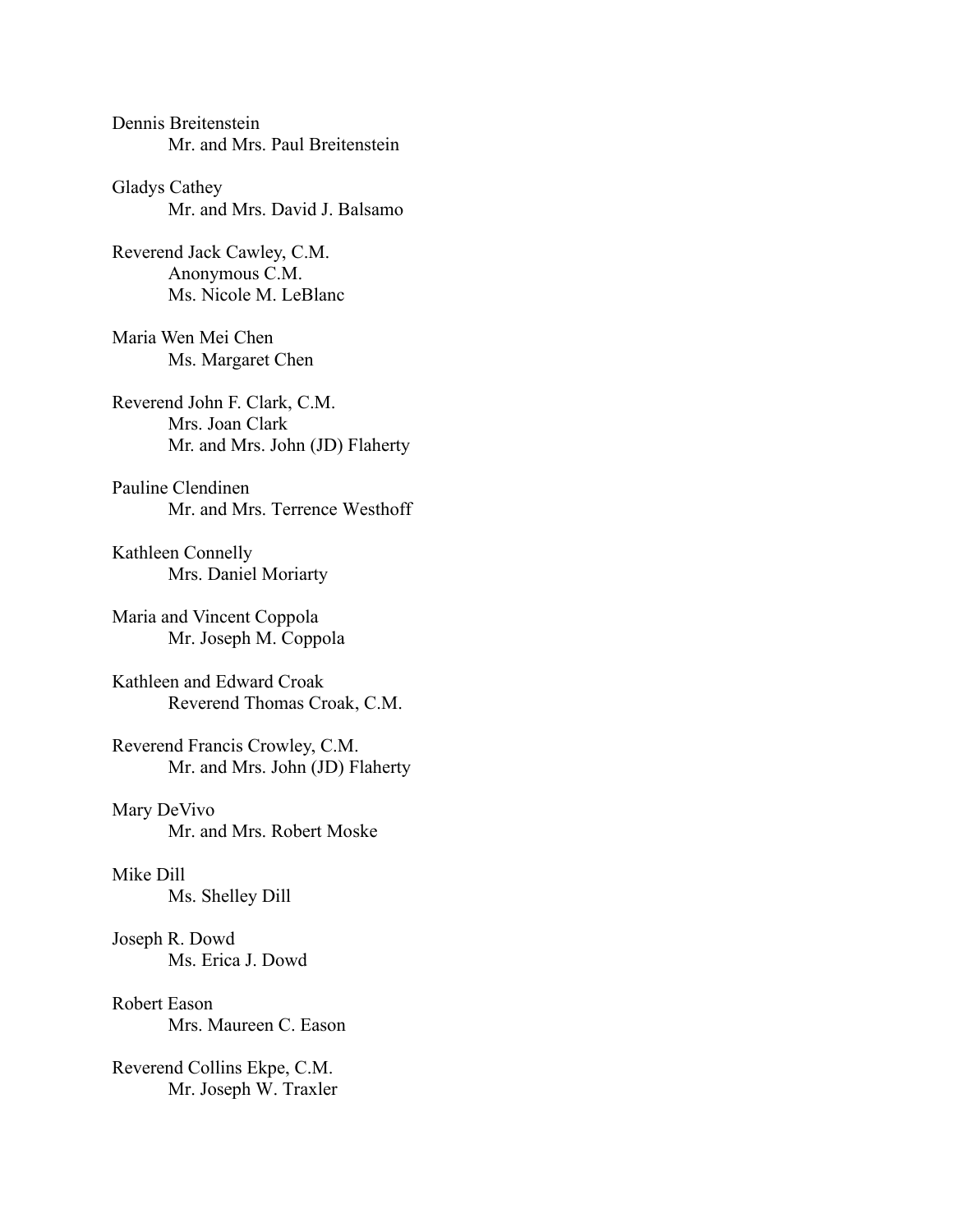| Roger Enrico<br>Anonymous                                        |
|------------------------------------------------------------------|
| Stephen S. Fogle<br>Mrs. Carol Fogle                             |
| Mercedes Gomez<br>Anonymous<br>Mr. Manuel Gomez Montero          |
| Gary W. Gordon<br>Anonymous                                      |
| Reverend Dr. Lawrence Green<br>Ms. Rose Mary Green               |
| <b>Escher Matthew Griffin</b><br>Mr. and Mrs. Adam Ceasar        |
| Fernando A. Guerra<br>Mr. and Mrs. Colin Smith                   |
| Reverend Gilmore H. Guyot, C.M.<br>Mr. and Mrs. James Guyot      |
| James Hart<br>Mr. Dan Schwala and Ms. Denise Hart                |
| Armando Hernandez<br>Ms. Gloria Hernandez and Ms. Gloria Aguirre |
| Helen and Jason Hertko<br>Dr. and Mrs. Leonard J. Hertko         |
| Reverend Walt Housey, C.M.<br>Ms. Erica J. Dowd                  |
| Nancy Janis<br>Mr. Robert Janis                                  |
| My Husband and Son<br>Mrs. Catherine Jochum                      |
| Reverend Robert Jones, C.M.<br>Mr. and Mrs. James Mieding        |
|                                                                  |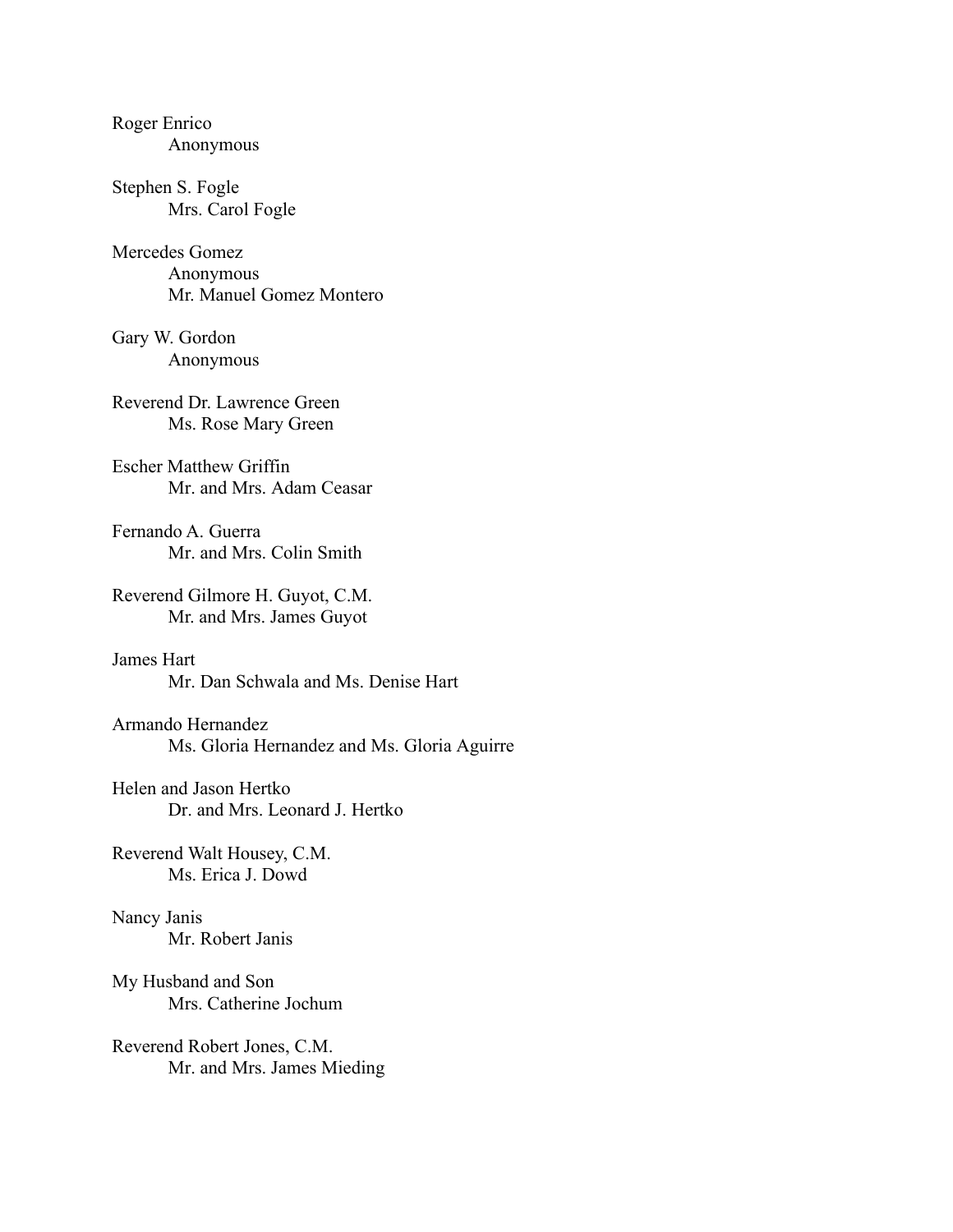Jose

Ms. Alyssa Rodriguez Ms. Leah Rodriguez Ms. Marisol Rodriguez

Reverend Nicholas Kaloki, C.M. Reverend Raymond A. Van Dorpe, C.M.

Reverend Thomas Kavanaugh, C.M. Mr. and Mrs. Thomas Kavanaugh

Emmett Kelly Mrs. Emmett Kelly

Norman and Caroline Kistner Mr. James F. Kistner

Joann C. Krispin Mr. David Krispin

Christopher LaRocca Anonymous

Bob Lause Anonymous

Sylvia and Jack Long Reverend R. William Rhinehart, C.M.

Reverend Oscar Lukefahr, C.M. Mr. and Mrs. John Gahan

Russel Malewicki Ms. Carol Malewicki

Jan Malpiede Mr. Jeffrey Malpiede

Louise and Joseph J. Manfrede Mr. and Mrs. Robert Manfrede

Brother John Mangogna, C.M. Brother Harvey Goertz, C.M. Mr. Thomas Mangogna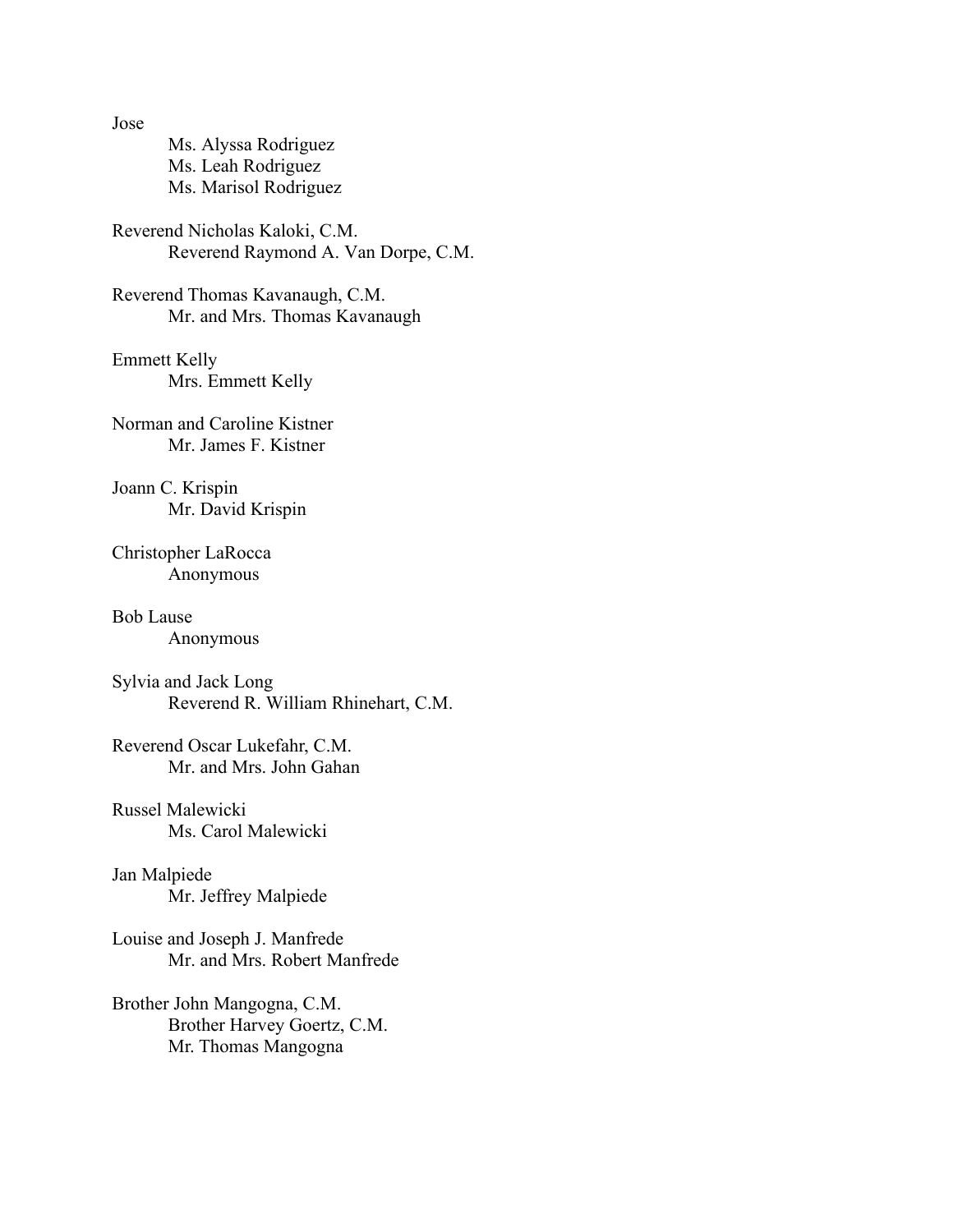### Tom Mayer Dr. and Mrs. Robert J. Paino

Norma and Paul McCracken Reverend Kevin McCracken, C.M.

Susan and Jim McGrath Mr. and Mrs. Philip Boyle

Reverend William McKinley, C.M. Dr. Chauncey Carron

Molly McKitrick Mr. and Mrs. Michael McKitrick

Kristen Meier Mr. and Mrs. Donald Meier

LouAnn and James Meier Ms. Eizabeth Meier Ms. Kathleen A. Meier

Frank P. Molnar and Samuel Molnar Ms. Edith A. Molnar

Reverend Barry Moriarty, C.M. Anonymous Mr. and Mrs. Jim Beese Mr. James R. Carroll and Ms. Robin McCarthy Mrs. Daniel Moriarty Mr. and Mrs. Stanley Sorrels Mr. and Mrs. Steve Sweeney

Sister Rita Moriarty, CSJ Mr. James R. Carroll and Ms. Robin McCarthy Mr. and Mrs. Steve Sweeney

Walter Morrow Mr. Mark Morrow

Mom and Dad Mueller Anonymous

Reverend Edward Mullin, C.M. Mrs. Elizabeth Mahal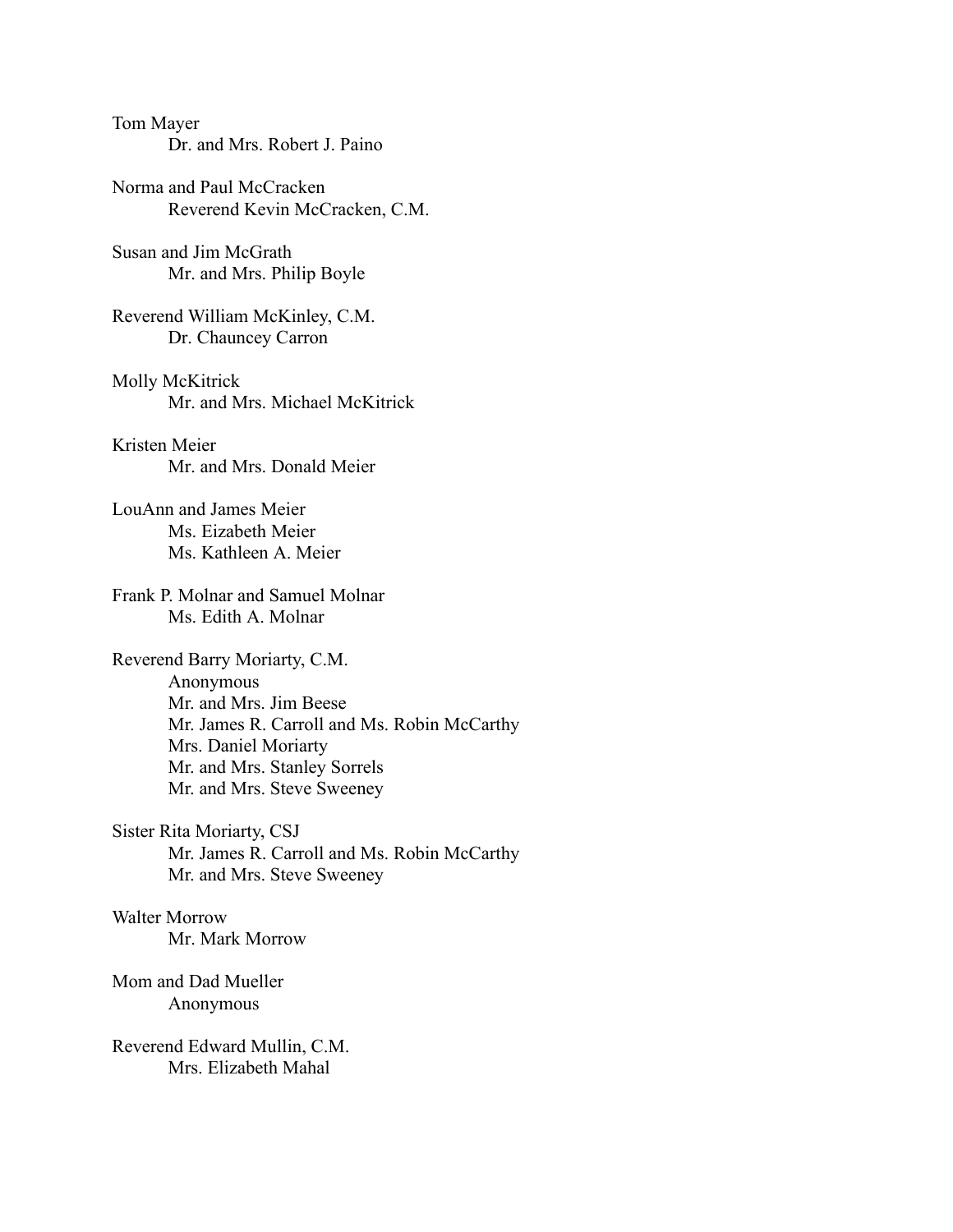Reverend Thomas Munster, C.M. Mr. and Mrs. Tom Paetsch

Helen Frances Naeger Mr. and Mrs. Larry Kist

Peggy Nelson Anonymous

Gioi and Bui Nguyen Anonymous

Reverend Jacques Nouws, C.M. Mr. and Mrs. John (JD) Flaherty

Susan B Ochocinski Anonymous

Nellie Ongena Ms. Judy Ongena

Darrell Peltier Mr. Larry Peltier

The Pike and Valenta Family Mr. and Mrs. Thomas Pike, Jr.

Mary and Mario Randolfo Mr. and Mrs. Joseph Hormberg

Dennis Reichert Mr. and Mrs. David Wiebke

Molly Reilly Mr. Frank A. Reilly

Reverend John Richardson, C.M. Mr. Robert Janis Ms. Gayle Mindes

Patricia J. Richter Ms. Mary Droege

Robert Ms. Alexis Skipper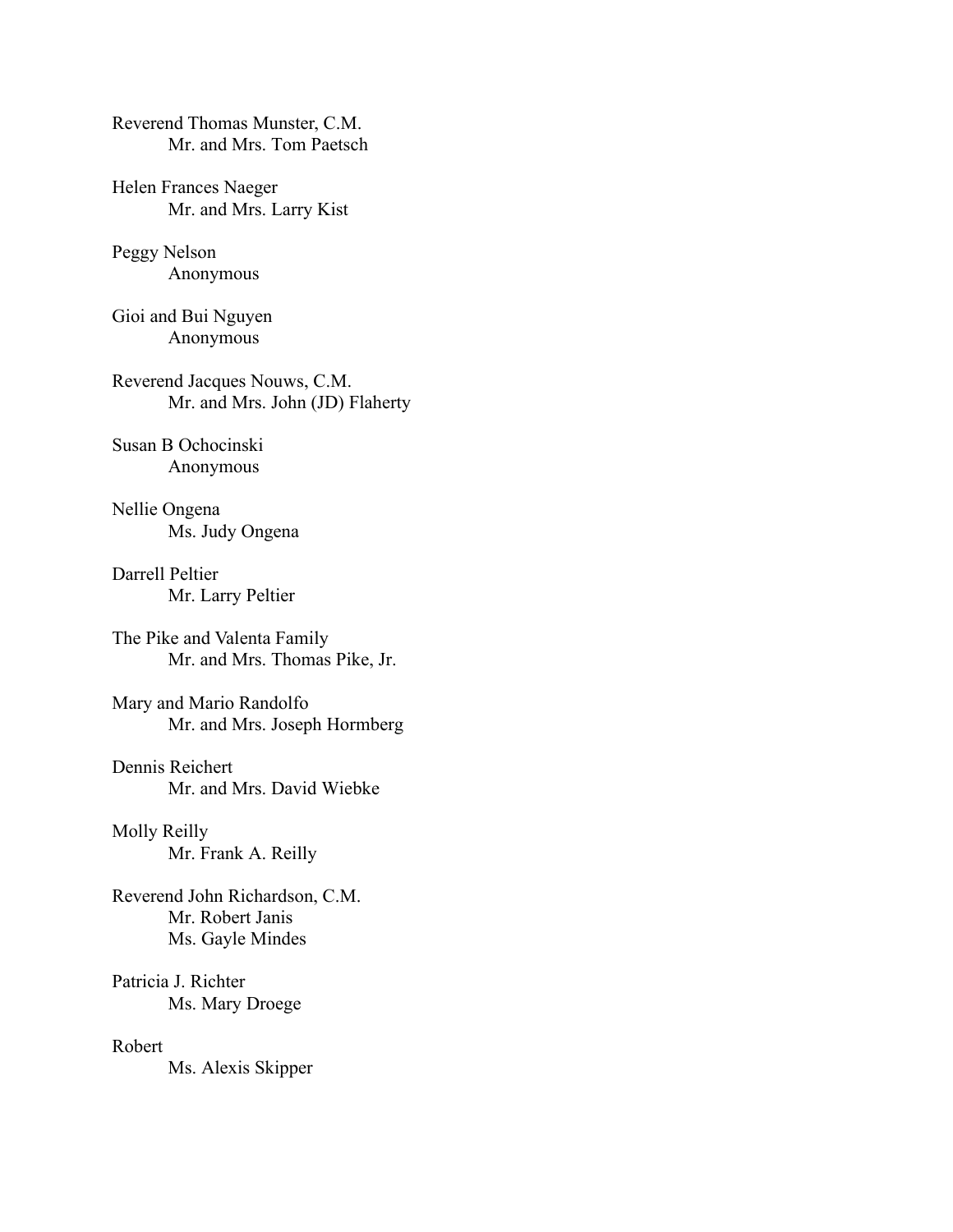## Arturo G. Rodriguez, Sr. Mrs. Christina Rodriguez

Marcella Russell Ms. Kristine M. Hallett

Elizabeth Ryan Mr. Frank Ryan

Reverend William Ryan, C.M. Mr. and Mrs. Jim Beese

Tonia Sagaribay Mr. Robert Sandoval

### Santos

Mr. and Mrs. Federico Valiente

Reverend Paul Otto Schneebeck, C.M. Mr. and Mrs. Bryan Dodge Mr. and Mrs. Thomas Finley Mrs. Sarita M. Metzler Ms. Mary E. Rolfs Ms. Luann L. Slayton Mr. and Mrs. Richard Spaeth, Jr.

### Alison Scumack Erica Schumack

Patricia A. Seidel Mr. Robert L. Seidel, Sr.

Rosalia and Joseph Smith Mr. and Mrs. Kent H. Sturhahn

Eileen and Bill Stevens Dr. and Mrs. Kevin Stevens

Lucille and Harold Sturhahn Mr. and Mrs. Kent H. Sturhahn

The Deceased Members of the Tarnow and Flemington Families Mr. and Mrs. William M. Tarnow

#### Taylor

Mrs. Ruth M. Vanderploeg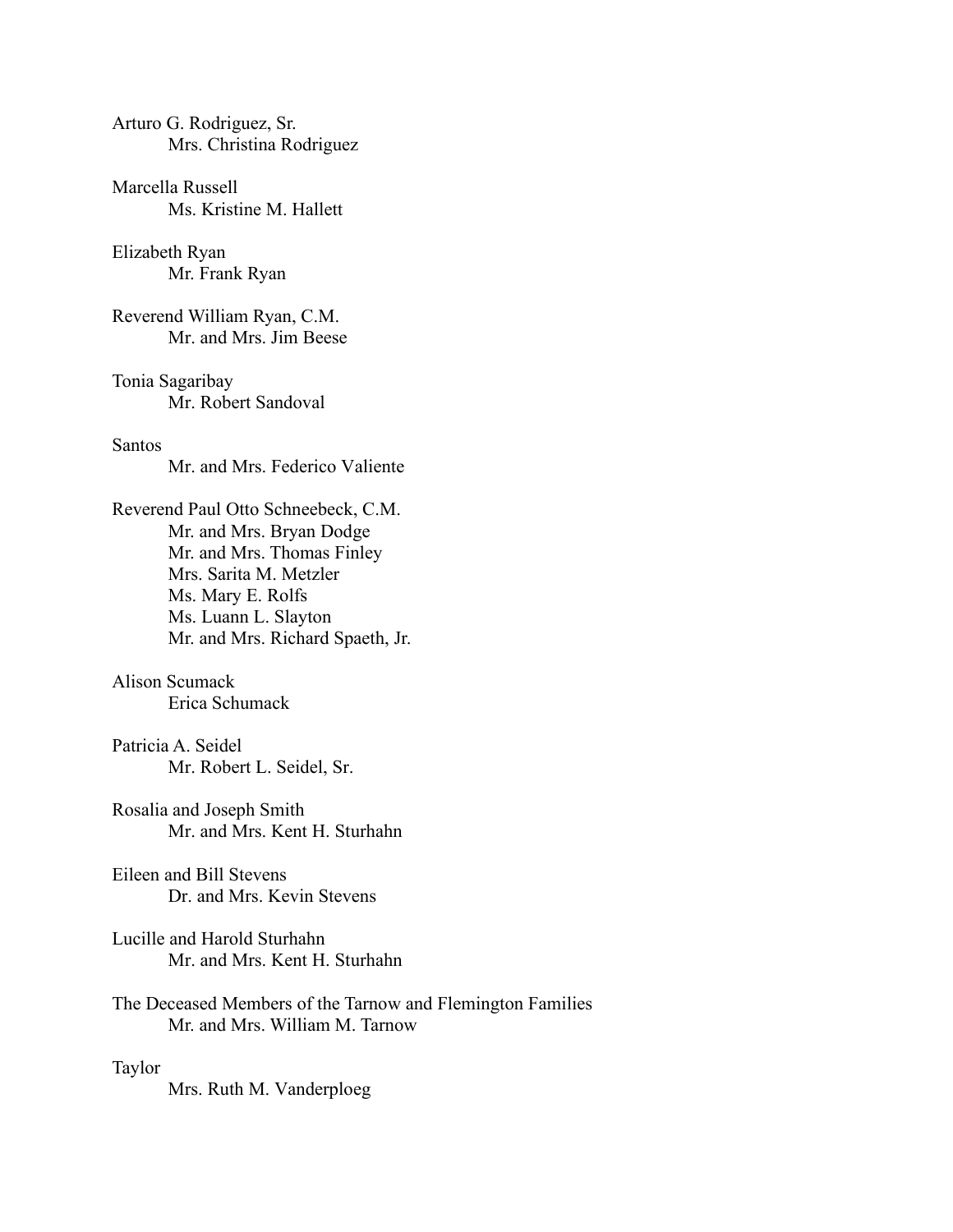All the Suffering in Ukraine and Russia Mr. Thomas Telhiard and Mr. Leonard Augustus

# Mike Timm Ms. Mary Ann Timm

Phe Ro Lien Van Tran Duoc Tran

Reverend Arthur Trapp, C.M. Mr. and Mrs. Edward Carli Mr. and Mrs. John (JD) Flaherty

## Emily Tucker Mr. and Mrs. Oliver Clerc

Clarence Tunnicliff Ms. Mary K. Simokaitis

Miguel A. Valencia Mrs. Diane Valencia

Rose and Henry Von Rohr Ms. Joyce A. Gray

Jim Wachter Mr. and Mrs. R. J. Wachter

Joyce and Alfred Warzecha Ms. Grace Warzecha

## Michael Welker Anonymous

The Wesseln Family Ms. Rose McDonough

Mr. and Mrs. George Westhoff Mr. and Mrs. Terrence Westhoff

Brother Anthony Wiedemer, C.M. Mr. and Mrs. Jim Robbs

Daniel Yates Mr. Stephen Yoost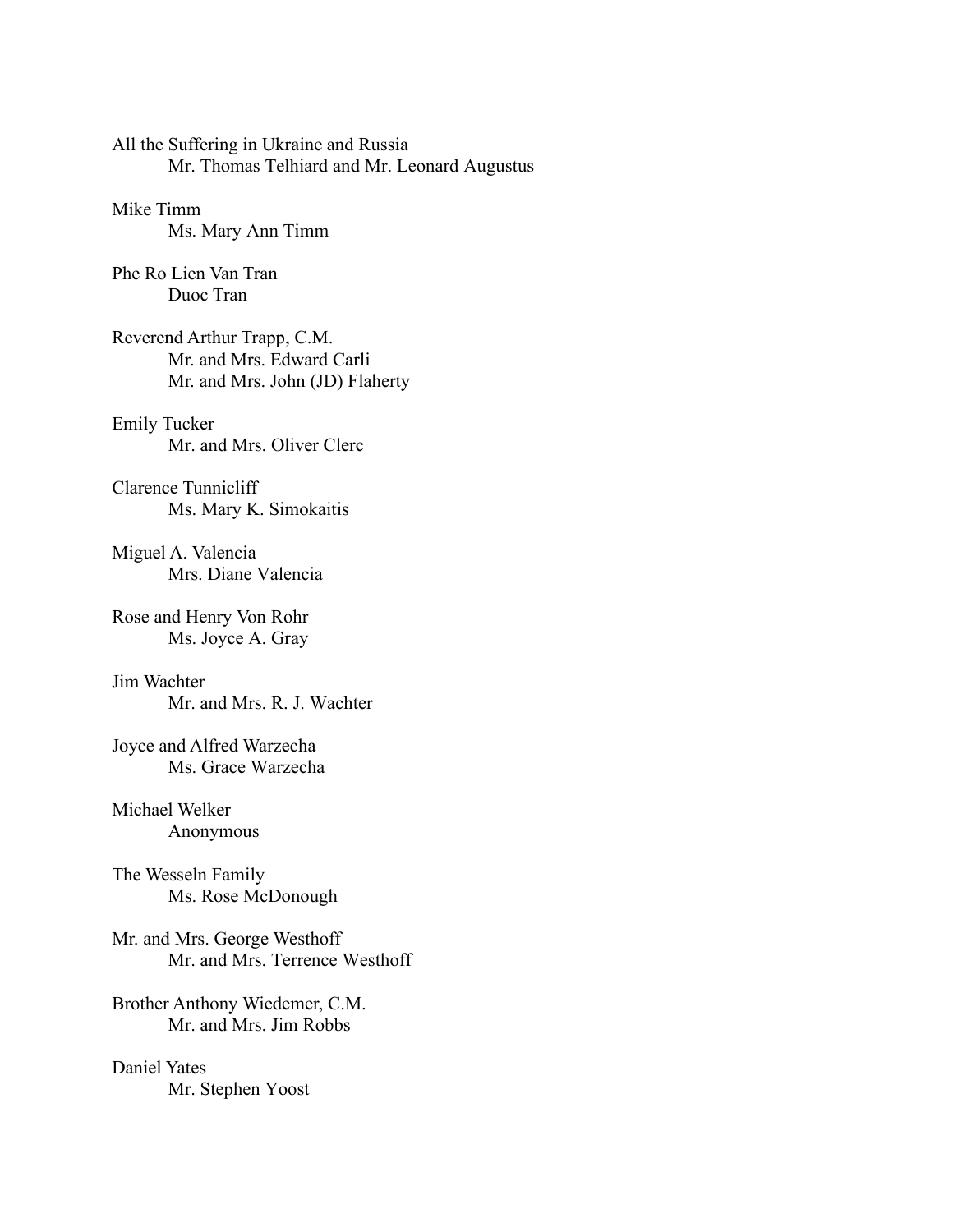### **FOR THE HEALING OF:**

Ray Brennan Mrs. Patricia Burger

### **FOR THE INTENTIONS OF:**

A Special Family Intention Mr. and Mrs. William M. Tarnow

## **MINISTRY OF PRAYER:**

The Apostles of Charity Norman Appleton Chris Badalamenti Edmee and John Baird Dave Biggot Julie Bossard Bruce Brazeau Andy Buglione Carol Carpenter Delia Chatigny Connie Clarkston Margaret Corbett Jim Costello Brad Crawford Tom Croft Kathy Davidson Len Dino Jerry Donovan Chuck Dunn John H. Dwyer James T. Esner John Esswein Janet Anderson Evans Jane Falasz Carole Foster Mary Fournie Mark Frederickson Wally Gerdes George Thomas "Tom" Gielow Nicki Gillis George Grey Christine Halpin Nancy Harnett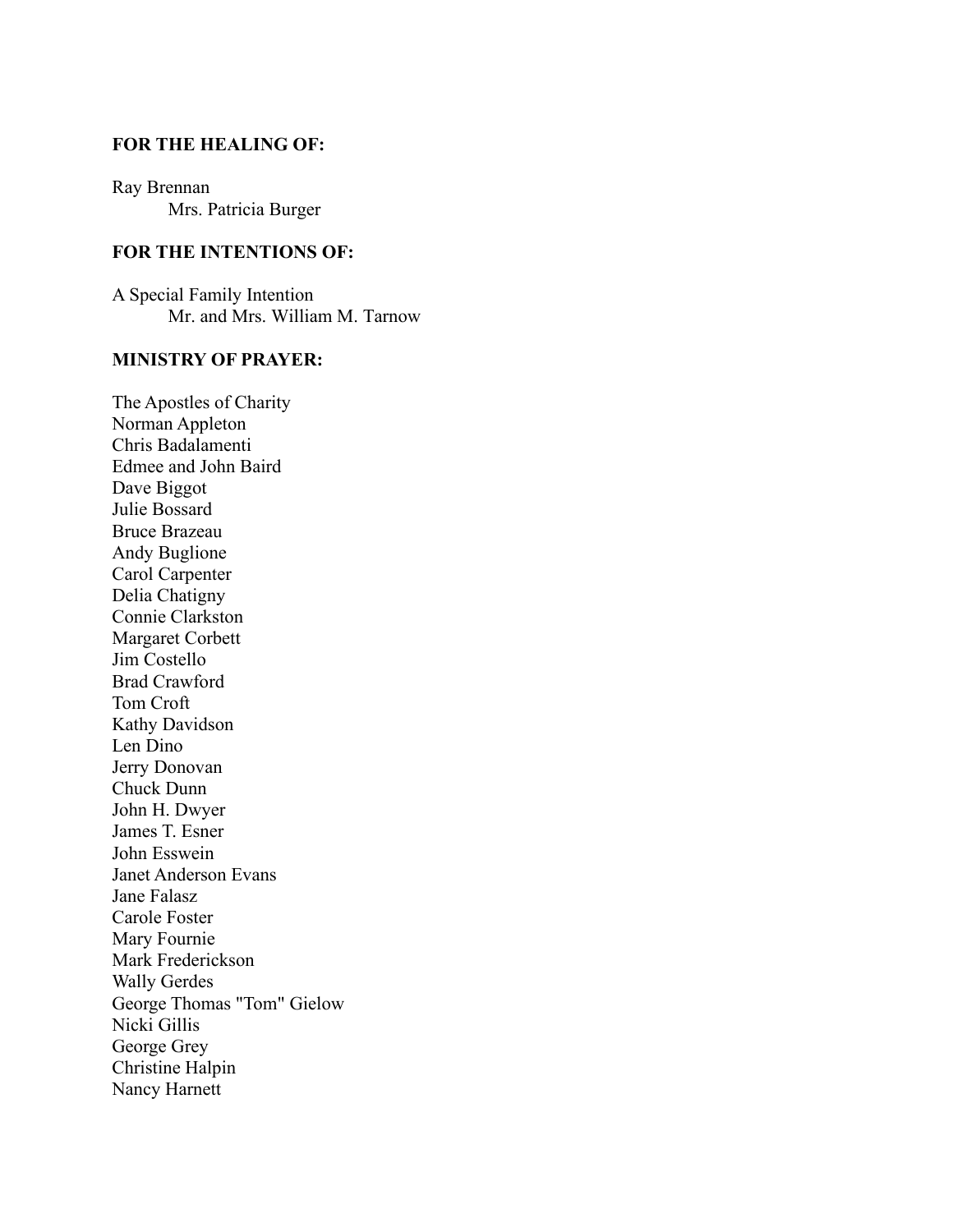Dennis Harrison Joan Hasameat Tobi Hawley and Family George Hendrickson Angie Hoeckele Lois Mary Janet Beth Jorcke Tom Joyce George Karnaze Cheryl Lee Kawola Kate Keim Charles "Chuck" Kessell Stephen Kraft Alan Lanker Fred Lara Steve Larson Leona Laskowski Michael Laube James Patrick Lennon Rich LoRusso Donald Mack Robert Malawey Edward McAssey Barbara McCall Susan McGrath Jane McNeil Georgia Josephine Dominski McQuade Alan Meacham Jacques "Jack" Monette Ann Moore Jack Morell Jon Morrison Joe Moshner Daniel Murphy James Musgrave Frances Napoleon Jo Anne Neslage Brian Nevins Ella Olston on the anniversary of John's death Mary Ellen O'Malley May Anne and Richard Petronio Jack Puls Donna R. Hew Tina (Teenie) Raiff Thomas Reynolds Beverly Jean Rosenbalm